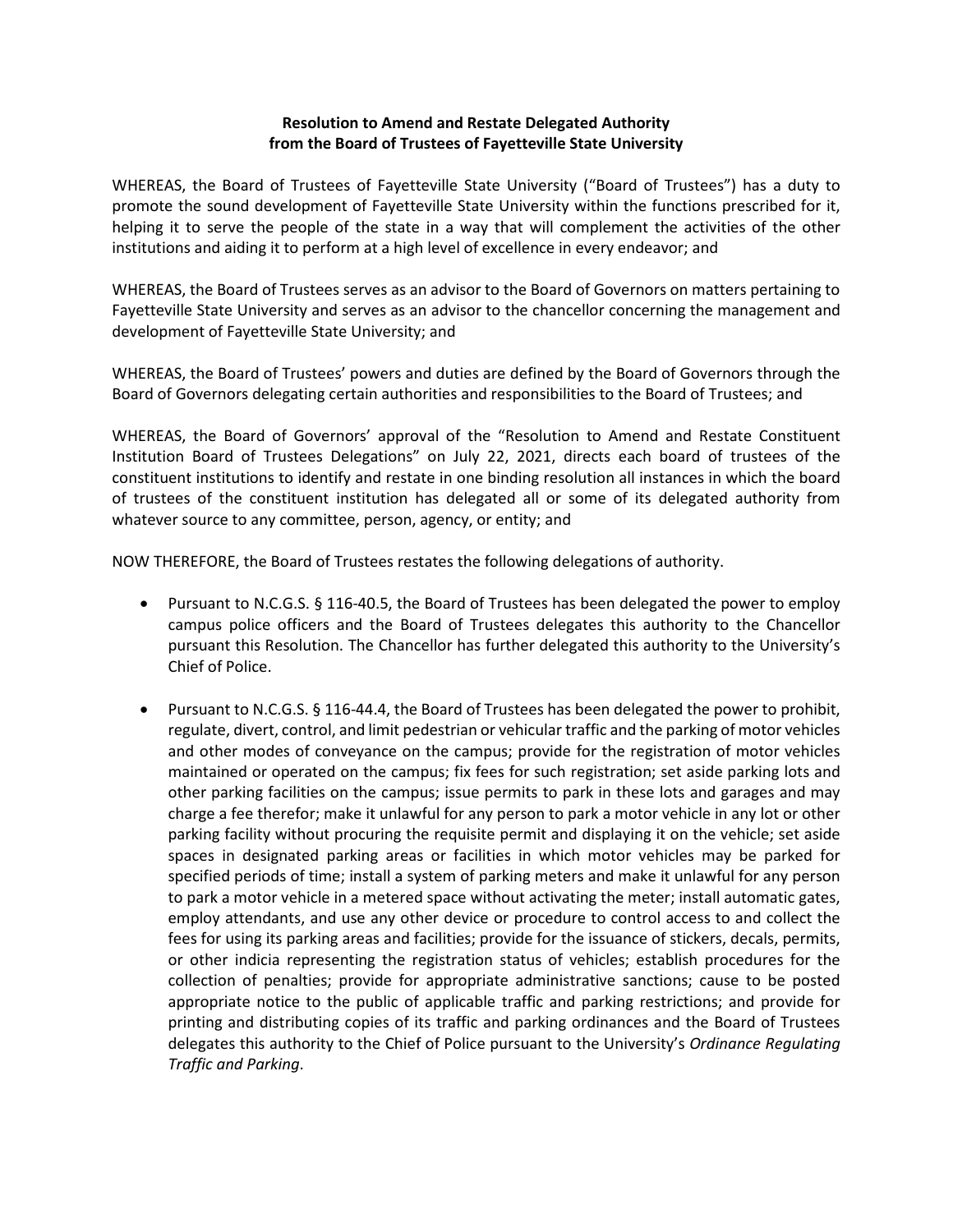- Pursuant to *Section 502D of The Code*, the Board of Trustees has been delegated the power to receive, in a student conduct case wherein the sanction is suspension, an appeal and the Board of Trustees delegates this authority to the Chancellor pursuant to the *[Appellate Policy and](https://www.uncfsu.edu/assets/Documents/Office%20of%20Legal%20Affairs/BoT%20Appellate%20Policy%20and%20Procedures%20%5bRev.%2009-2020%5d.pdf)  [Procedures of the FSU Board of Trustees](https://www.uncfsu.edu/assets/Documents/Office%20of%20Legal%20Affairs/BoT%20Appellate%20Policy%20and%20Procedures%20%5bRev.%2009-2020%5d.pdf)*. The Chancellor has further delegated this authority to the Vice Chancellor for Student Affairs.
- Pursuant to *Section 603 of The Code*, the Board of Trustees has been delegated the power to conduct an initial review of a faculty appeal of a decision imposing discharge or serious sanctions, and the Board of Trustees delegates this authority to the Academic and Student Affairs Committee pursuant to the Board of Trustees' *[Appellate Policy and Procedures of the FSU Board of Trustees](https://www.uncfsu.edu/assets/Documents/Office%20of%20Legal%20Affairs/BoT%20Appellate%20Policy%20and%20Procedures%20%5bRev.%2009-2020%5d.pdf)*.
- Pursuant to *Appendix 1, Section VIII of The Code*, the Board of Trustees has been delegated the power to receive appeals related to admissions questions/decisions and the Board of Trustees delegates this authority to the Chancellor pursuant to the Board of Trustees' *[Appellate Policy and](https://www.uncfsu.edu/assets/Documents/Office%20of%20Legal%20Affairs/BoT%20Appellate%20Policy%20and%20Procedures%20%5bRev.%2009-2020%5d.pdf)  [Procedures of the FSU Board of Trustees.](https://www.uncfsu.edu/assets/Documents/Office%20of%20Legal%20Affairs/BoT%20Appellate%20Policy%20and%20Procedures%20%5bRev.%2009-2020%5d.pdf)*
- Pursuant to *Appendix 1, Section IX of The Code*, the Board of Trustees has been delegated the power to cause to be collected from each student, at the beginning of each semester, quarter, or term, such tuition, fees, and other amounts necessary to pay other expenses for the term, as have been approved by the Board of Governors and the Board of Trustees delegates this authority to the Chancellor pursuant to this Resolution. The Chancellor has further delegated this authority to the University's Vice Chancellor for Business and Finance.
- Pursuant to *Appendix 1, Section IX* of *The Code*, the Board of Trustees has been delegated the power to require the payment of such advance deposits, at such times and under such conditions as it determines are appropriate and the Board of Trustees delegates this authority to the Chancellor pursuant to this Resolution. The Chancellor has further delegated this authority to the University's Vice Chancellor for Business and Finance.
- Pursuant to *Appendix 1, Section IX of The Code*, the Board of Trustees has been delegated the power to establish regulations concerning the acceptance of obligations of students, together with such collateral or security as may be deemed necessary or proper, in lieu of cash, in payment of tuition and fees and the Board of Trustees delegates this authority to the Chancellor pursuant to this Resolution. The Chancellor has further delegated this authority to the University's Vice Chancellor for Business and Finance.
- Pursuant to *Appendix 1, Section XVI of The Code*, the Board of Trustees has been delegated the power to control and supervise campus electric power plants and water and sewer systems, other utilities and facilities and child development centers and the Board of Trustees delegates this authority to the Chancellor pursuant to this Resolution. The Chancellor has further delegated this authority to the University's Vice Chancellor for Business and Finance and the Dean of the College of Education (child development center).
- Pursuant to the UNC Policy Manual 200.6 (Delegation of Authority to the President), the Board of Trustees has been delegated the authority to approve individual EHRA employee salary adjustments within the following limits: a) A temporary salary stipend or supplement with a specified end date that does not exceed 25% and \$25,000 of cumulative salary adjustments fiscal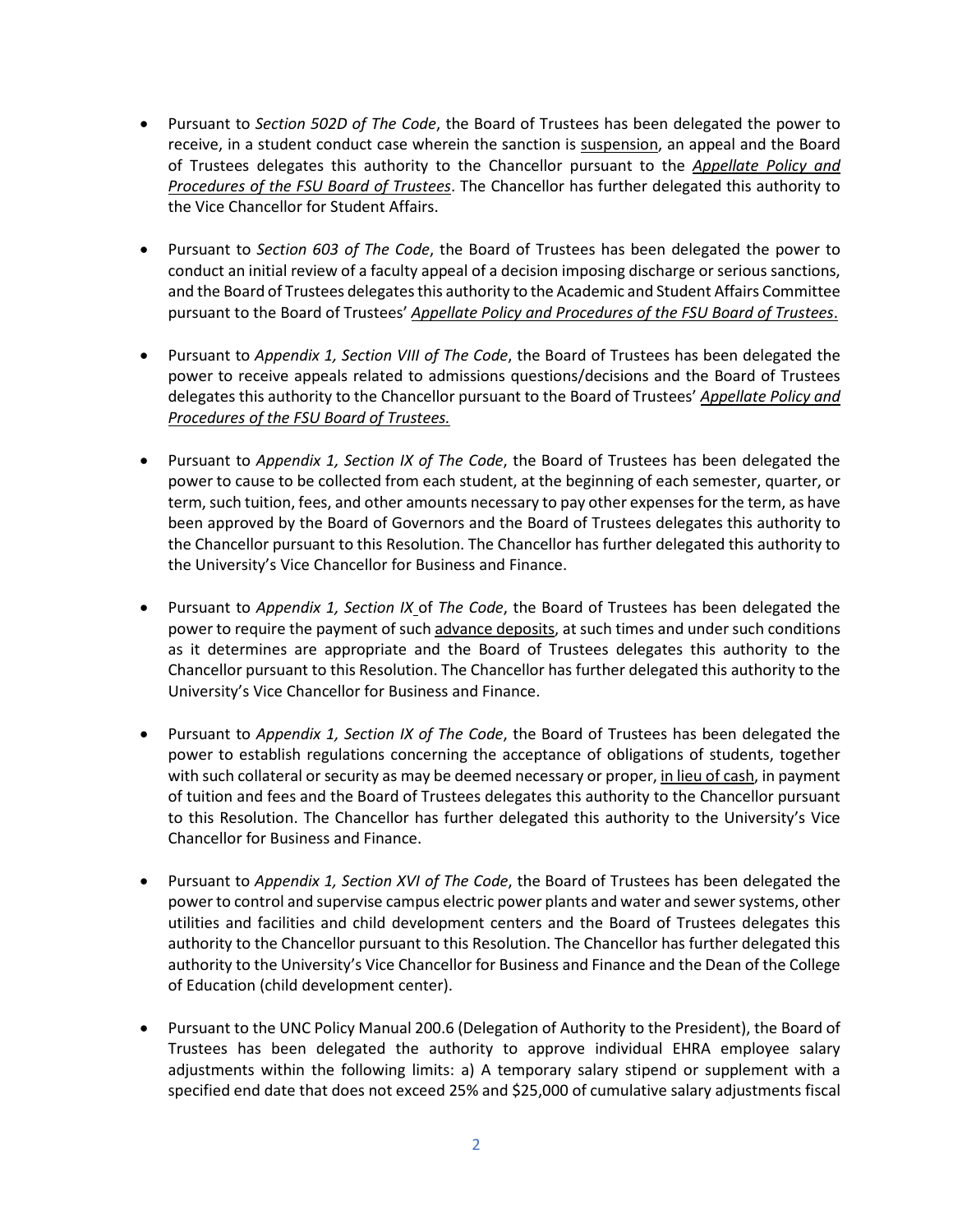year to-date based on the employee's June 30 salary, up to 12-months in duration; and b) A temporary salary stipend or supplement without a specified end date that does not exceed 20% and \$15,000 of cumulative salary adjustments fiscal year to-date based on the employee's June 30 salary; and c) A permanent base salary adjustment that does not exceed 20% and \$15,000 of cumulative salary adjustments fiscal year to-date based on the employee's June 30 salary, and the Board of Trustees delegates this authority to the Chancellor pursuant to the *Resolution to Delegate Expanded Authority to the Chancellor for Certain Salary Actions for Employees Exempt from the State Human Resources Act* approved by the Board of Trustees on September 22, 2016. The Board of Trustees has further delegated this authority to the Chancellor's permitted designees, the Provost and Vice Chancellor for Academic Affairs and the Vice Chancellor for Business and Finance pursuant to the same Resolution approved by the Board of Trustees on September 22, 2016.

- Pursuant to UNC Policy Manual 300.1.1(III) (Senior Academic and Administrative Officers), the Board of Trustees and the Chancellor have been delegated the authority for positions within Section I. B (2), to make appointments and determine salaries, the Board of Trustees delegates this authority to the Chancellor pursuant to an action of the Board of Trustees taken on December 13, 2007. The Chancellor has further delegated this authority to those campus administrators identified in the University's *Delegation of Authority for EHRA Personnel Actions* policy.
- Pursuant to UNC Policy Manual 300.1.2 (Evaluation of Positions for Designation as Senior Academic and Administrative Officer), the Board of Trustees and Chancellors have been delegated the authority to make appointments and determine salaries with respect to other positions designated by the Board of Governors as senior academic and administrative officers. and the Board of Trustees delegates this authority to the Chancellor pursuant to an action of the Board of Trustees taken on December 13, 2007. The Chancellor has further delegated this authority to those campus administrators identified in the University's *Delegation of Authority for EHRA Personnel Actions* policy
- Pursuant to the UNC Policy Manual 600.3.4 (Granting of Management Flexibility to Appoint and Fix Compensation), the Board of Trustees has been delegated the power to execute the following personnel actions for faculty and EHRA non-faculty instructional, research, and public service (IRPS) employees: (1) permanent and temporary appointments and salaries; (2) promotion, including faculty rank changes but excluding tenure; and (3) permanent and temporary salary increases or stipends, and the Board of Trustees delegates this authority to the Chancellor pursuant to an action of the Board of Trustees taken on December 13, 2007. The Chancellor has further delegated this authority to those campus administrators identified in the University's *Delegation of Authority for EHRA Personnel Actions*.
- Pursuant to the UNC Policy 600.1.3(II)(B) and (C) (Authority for Real Property Transactions), the Board of Trustees has been delegated the power to authorize acquisition or disposition by the institutions of interests in real property (a) other than a leasehold, with a value less than \$500,000; and (b) a leasehold interest in real property with annual value less than \$500,000 and a term of not more than 10 years without obtaining approval of the Board of Governors, and the Board of Trustees delegates to the Chancellor the power to authorize acquisition or disposition of an interest in real property valued at less than \$50,000 pursuant to an action of the Board of Trustees taken on September 23, 2021.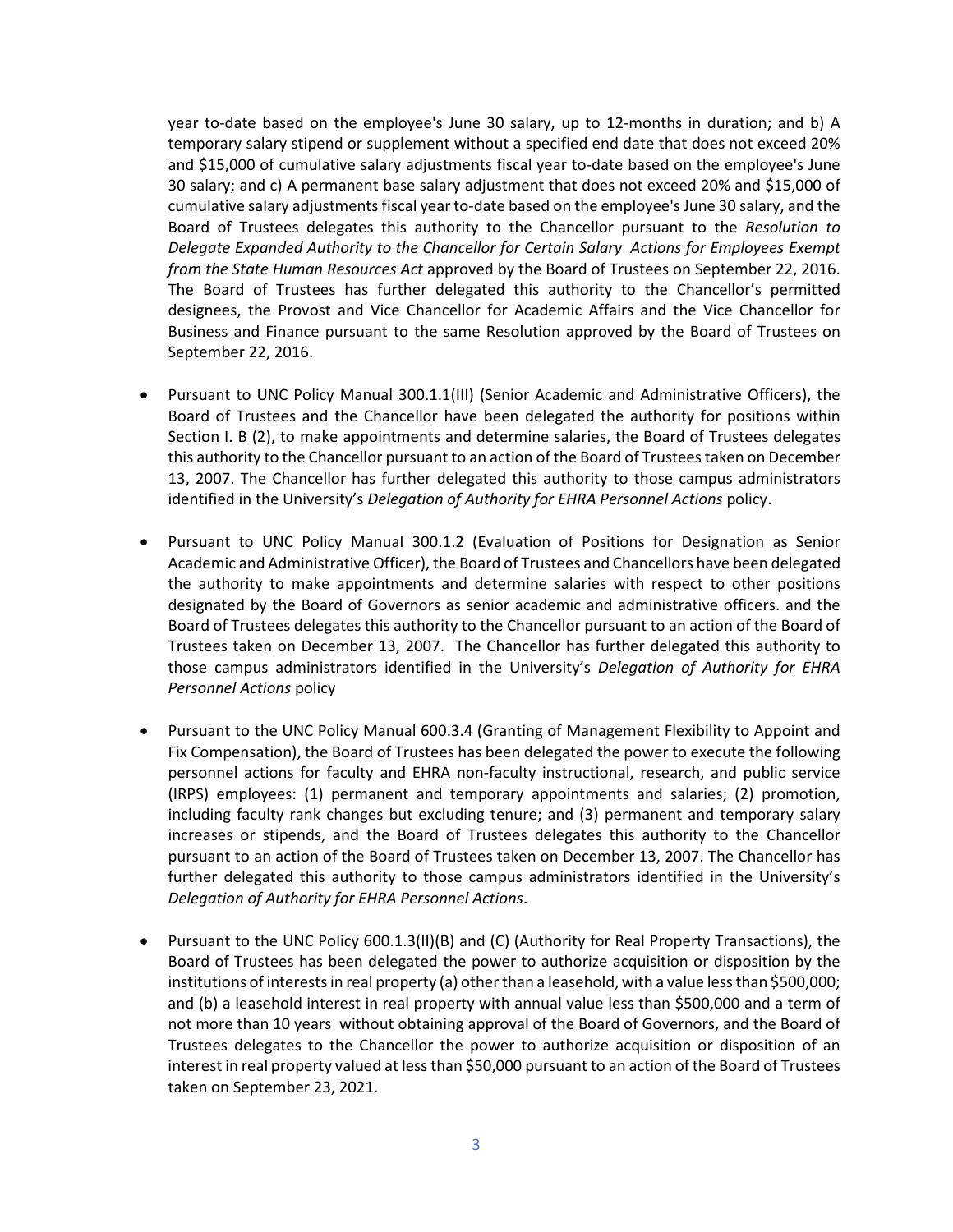- Pursuant to the UNC Regulation 400.5[R] (Regulation on Planning, Establishing, and Reviewing Centers and Institutes in the University of North Carolina), the Board of Trustees has been delegated the power to authorize establishment and discontinuation of institutional centers and institutes and the Board of Trustees delegates to the Chancellor the authority to approve the discontinuation of institutional centers and institutes pursuant to an action of the Board of Trustees taken on September 23, 2021.
- In addition to the duties, responsibilities, and authorities assigned to the Chancellor by the Board of Governors through Section 502 of The Code of the University of North Carolina, and pursuant to N.C.G.S. § 116-31.10 (Powers of Board regarding certain purchasing contracts), the Board of Trustees hereby delegates to the Chancellor full authority, or affirms the Chancellor's inherent authority to sign or execute, or to designate University employees to sign or execute, agreements, contracts, leases, and other official documents with institutions, agencies, corporations, partnerships, individuals, and other legal entities, including all such agreements not required by law or administrative regulation to be otherwise executed; provided, however, that such agreements shall comply with the law of North Carolina, especially the North Carolina General Statutes 143 and 146, when applicable, and with The Code of the University of North Carolina, and policies determined by the Board of Governors or the Board of Trustees. University officials designed by the Chancellor to sign official documents on behalf of the University as of the date of this Resolution are available a[t Review and Approval of University Contracts](https://www.uncfsu.edu/assets/Documents/Office%20of%20Legal%20Affairs/Review%20and%20Approval%20of%20University%20Contracts%20%5bRev.%2009-21%5d.pdf)

Without limitations, all delegations of authority from the Board of Trustees (including authority to further delegate such authority) expressly indicated in the attached Delegated Authority Table is hereby incorporated by reference as though fully set forth as Exhibit A. In the event of a conflict between any exhibit and the text of this Resolution, the Resolution shall control.

Notwithstanding any other provision authorized by the Board of Trustees, all authority that has been delegated to the Board of Trustees and has not been expressly identified and further delegated in this resolution is hereby vested in the authority of the Board of Trustees.

This the 28<sup>th</sup> day of October 2021.

Glenn B Adams (Nov 1, 2021 20:25 EDT) Glenn B Adams

Glenn B Adams (Nov 1, 2021 20:25 EDT)

Glenn B. Adams, Chair **Music and Accord Chair Minda** Watkins, Secretary to the University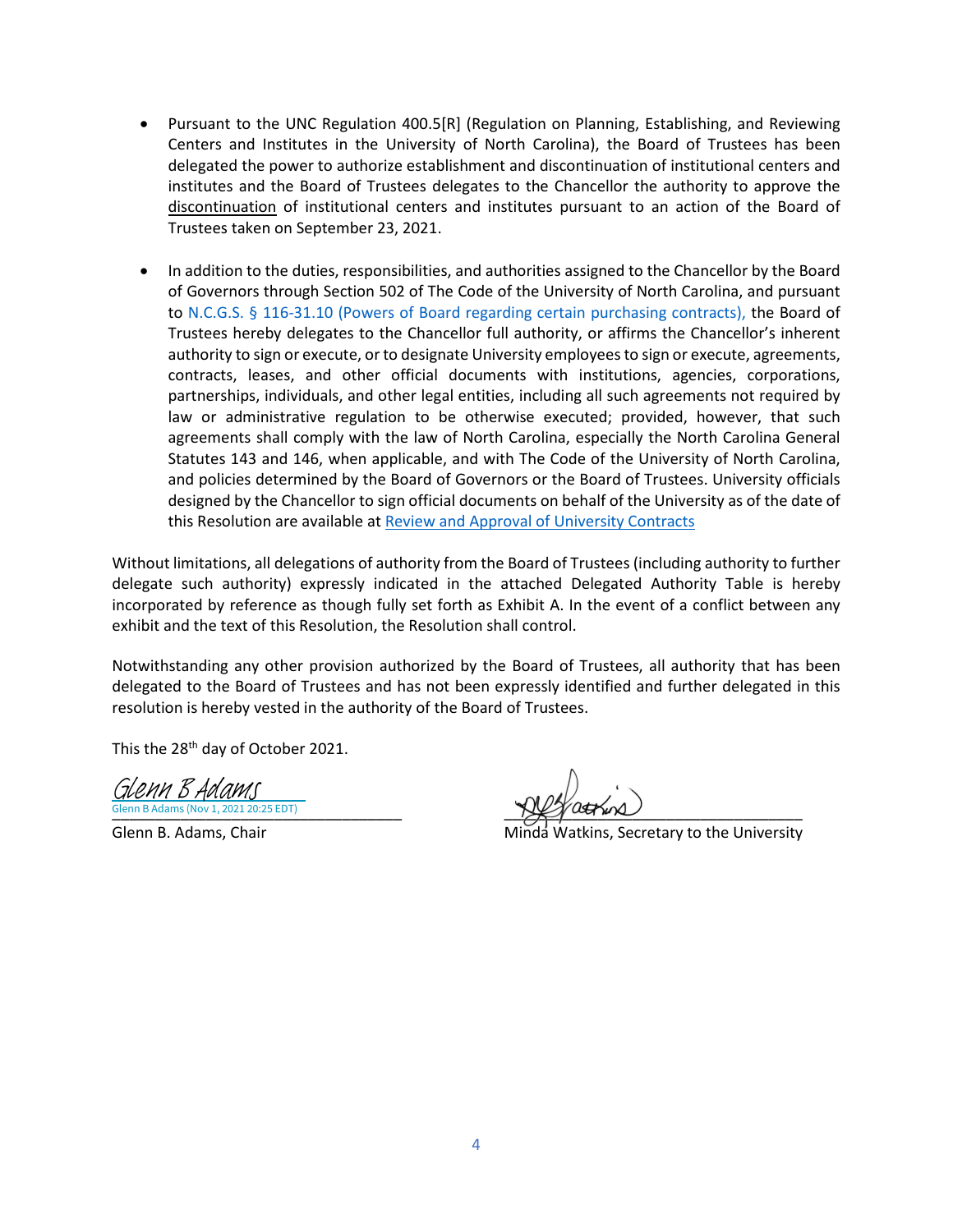### **EXHIBIT A FAYETTEVILLE STATE UNIVERSITY BOARD OF TRUSTEES**

#### **DELEGATED AUTHORITY TABLE**

| <b>Source</b>           | <b>Authority</b>                                                                                                                                                                                                                                                                                                                                                                                                                                                                                                                                                                                                                                                                                                                                                                                                                                                                                                                                                                                                                                                                                                                                                                                                                                                                                                                                                                                                                                                              | <b>Delegation</b>         | <b>Source</b>                                                                 | <b>Sub-Delegation</b>  | <b>Source</b>                                                             |  |  |
|-------------------------|-------------------------------------------------------------------------------------------------------------------------------------------------------------------------------------------------------------------------------------------------------------------------------------------------------------------------------------------------------------------------------------------------------------------------------------------------------------------------------------------------------------------------------------------------------------------------------------------------------------------------------------------------------------------------------------------------------------------------------------------------------------------------------------------------------------------------------------------------------------------------------------------------------------------------------------------------------------------------------------------------------------------------------------------------------------------------------------------------------------------------------------------------------------------------------------------------------------------------------------------------------------------------------------------------------------------------------------------------------------------------------------------------------------------------------------------------------------------------------|---------------------------|-------------------------------------------------------------------------------|------------------------|---------------------------------------------------------------------------|--|--|
|                         | <b>Powers Delegated by the General Assembly</b>                                                                                                                                                                                                                                                                                                                                                                                                                                                                                                                                                                                                                                                                                                                                                                                                                                                                                                                                                                                                                                                                                                                                                                                                                                                                                                                                                                                                                               |                           |                                                                               |                        |                                                                           |  |  |
|                         |                                                                                                                                                                                                                                                                                                                                                                                                                                                                                                                                                                                                                                                                                                                                                                                                                                                                                                                                                                                                                                                                                                                                                                                                                                                                                                                                                                                                                                                                               |                           |                                                                               |                        |                                                                           |  |  |
| N.C.G.S. § 116-<br>40.5 | Campus Law Enforcement Agencies: The Board of Trustees<br>may employ campus police officers.                                                                                                                                                                                                                                                                                                                                                                                                                                                                                                                                                                                                                                                                                                                                                                                                                                                                                                                                                                                                                                                                                                                                                                                                                                                                                                                                                                                  | Chancellor                | <b>BoT</b><br><b>Resolution</b><br>to Amend<br>and<br>Restate<br>10/29/21     | <b>Chief of Police</b> | <b>BoT</b><br><b>Resolution</b><br>to Amend<br>and<br>Restate<br>10/29/21 |  |  |
| N.C.G.S. § 116-<br>44.4 | Traffic and Parking: The Board of Trustees may by ordinance<br>prohibit, regulate, divert, control, and limit pedestrian or<br>vehicular traffic and the parking of motor vehicles and other<br>modes of conveyance on the campus; provide for the<br>registration of motor vehicles maintained or operated on<br>the campus; fix fees for such registration; set aside parking<br>lots and other parking facilities on the campus; issue permits<br>to park in these lots and garages and may charge a fee<br>therefor; make it unlawful for any person to park a motor<br>vehicle in any lot or other parking facility without procuring<br>the requisite permit and displaying it on the vehicle; set<br>aside spaces in designated parking areas or facilities in<br>which motor vehicles may be parked for specified periods of<br>time; install a system of parking meters and make it unlawful<br>for any person to park a motor vehicle in a metered space<br>without activating the meter; install automatic gates,<br>employ attendants, and use any other device or procedure<br>to control access to and collect the fees for using its parking<br>areas and facilities; provide for the issuance of stickers,<br>decals, permits, or other indicia representing the<br>registration status of vehicles; establish procedures for the<br>penalties;<br>provide for<br>collection<br>of<br>appropriate<br>administrative sanctions; cause to be posted appropriate | Chief of<br><b>Police</b> | <b>Ordinance</b><br><b>Regulating</b><br><b>Traffic and</b><br><b>Parking</b> |                        |                                                                           |  |  |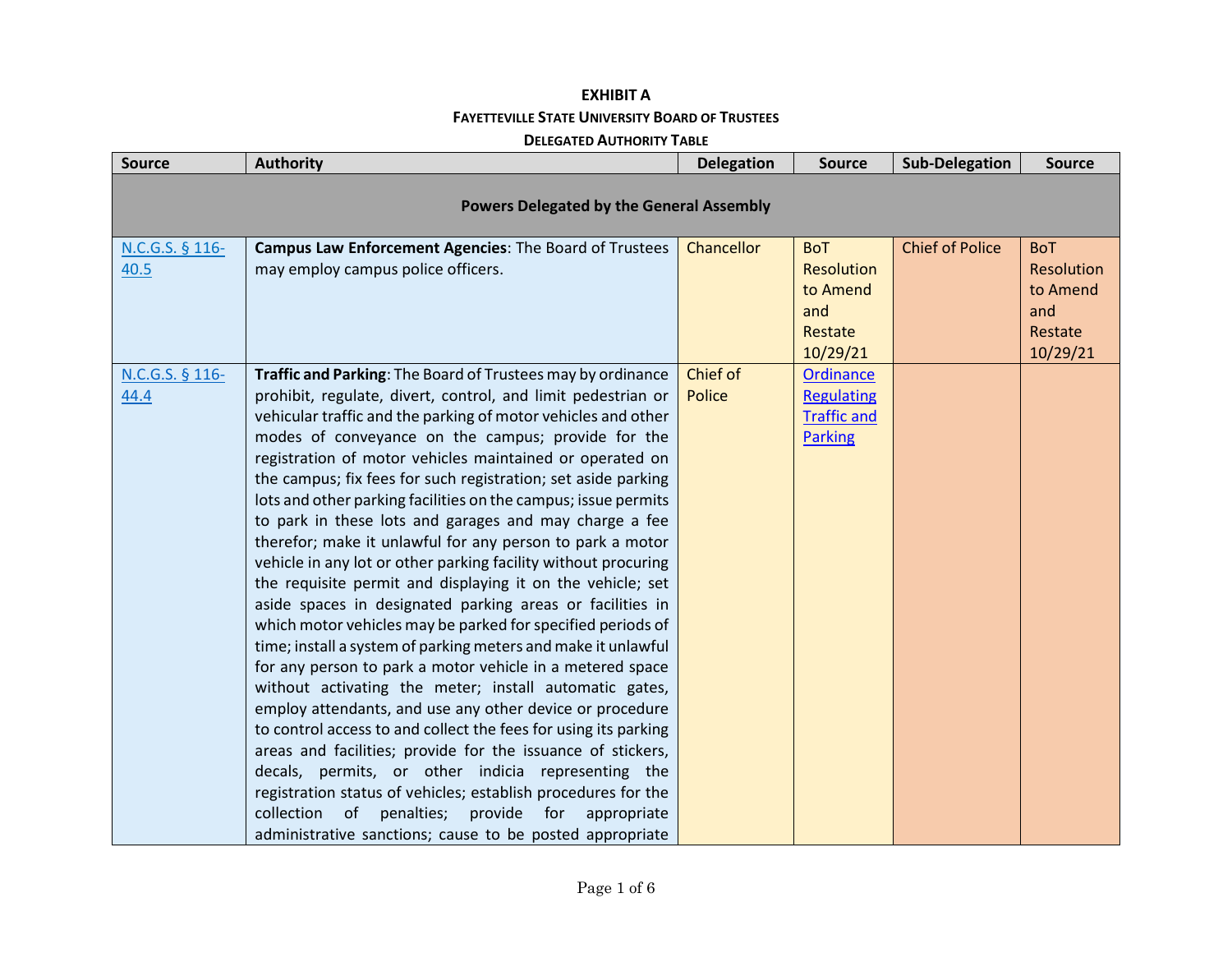| <b>Source</b>       | <b>Authority</b>                                                     | <b>Delegation</b>   | <b>Source</b>     | <b>Sub-Delegation</b>  | <b>Source</b>     |
|---------------------|----------------------------------------------------------------------|---------------------|-------------------|------------------------|-------------------|
|                     | notice to the public of applicable traffic and parking               |                     |                   |                        |                   |
|                     | restrictions; and provide for printing and distributing copies       |                     |                   |                        |                   |
|                     | of its traffic and parking ordinances.                               |                     |                   |                        |                   |
|                     |                                                                      |                     |                   |                        |                   |
|                     | Powers Delegated by the Board of Governors or President              |                     |                   |                        |                   |
| <b>The Code</b>     | Student Affairs: Where, in a student conduct case, the               | Chancellor          | Appellate         | <b>Vice Chancellor</b> | <b>UNC Policy</b> |
| <b>Section 502D</b> | sanction is suspension or expulsion, an appeal may be made           |                     | <b>Policy and</b> | for Student            | #700.4.1          |
|                     | to the Board of Trustees. No appeal to the president or              |                     | <b>Procedures</b> | <b>Affairs</b>         | <b>FSU</b>        |
|                     | Board of Governors is permitted.                                     |                     | of the FSU        |                        | Code of           |
|                     |                                                                      |                     | <b>Board of</b>   |                        | <b>Student</b>    |
|                     |                                                                      |                     | <b>Trustees</b>   |                        | <b>Conduct</b>    |
| <b>The Code</b>     | Appeals of Decisions Imposing Discharge or Serious                   | <b>BoT Academic</b> | <b>Appellate</b>  |                        |                   |
| Section 603 (see    | Sanction: If the chancellor either declines to accept a              | <b>Affairs and</b>  | <b>Policy and</b> |                        |                   |
| also UNC Policy     | committee recommendation that is favorable to the faculty            | Personnel           | <b>Procedures</b> |                        |                   |
| 101.3.1.1[R]        | member or concurs in a committee recommendation that is              | Committee           | of the FSU        |                        |                   |
|                     | unfavorable to the faculty member, the faculty member                |                     | <b>Board of</b>   |                        |                   |
|                     | may appeal the chancellor's decision to the Board of                 |                     | <b>Trustees</b>   |                        |                   |
|                     | Trustees. The appeal to the Board of Trustees shall be               |                     |                   |                        |                   |
|                     | decided by the full Board of Trustees. However, the Board            |                     |                   |                        |                   |
|                     | may delegate the duty of conducting an initial review to a           |                     |                   |                        |                   |
|                     | standing or ad hoc committee of at least three members.              |                     |                   |                        |                   |
|                     | The decision of the Board of Trustees is final with no further       |                     |                   |                        |                   |
| The Code            | appeal.<br>Admissions: Subject to such enrollment levels and minimum | Chancellor          | Appellate         |                        |                   |
| Appendix 1,         | general criteria for admission as may be established for a           |                     | <b>Policy and</b> |                        |                   |
| <b>Section VIII</b> | constituent institution by the Board of Governors, each              |                     | <b>Procedures</b> |                        |                   |
|                     | constituent institution of the University of North Carolina          |                     | of the FSU        |                        |                   |
|                     | shall establish admissions policies and resolve individual           |                     | <b>Board of</b>   |                        |                   |
|                     | admission questions for all schools and divisions within the         |                     | <b>Trustees</b>   |                        |                   |
|                     | institution. No appeal concerning an individual admission            |                     |                   |                        |                   |
|                     | case shall lie beyond the institutional Board of Trustees.           |                     |                   |                        |                   |
| <b>The Code</b>     | Tuition, Fees, And Deposits: The Boards of Trustees of the           | Chancellor          | <b>BoT</b>        | <b>VC for Business</b> | <b>BoT</b>        |
| Appendix 1,         | constituent institutions other than the board of the North           |                     | Resolution        | and Finance            | Resolution        |
| <b>Section IX</b>   | Carolina School of Science and Mathematics shall cause to            |                     | to Amend          |                        | to Amend          |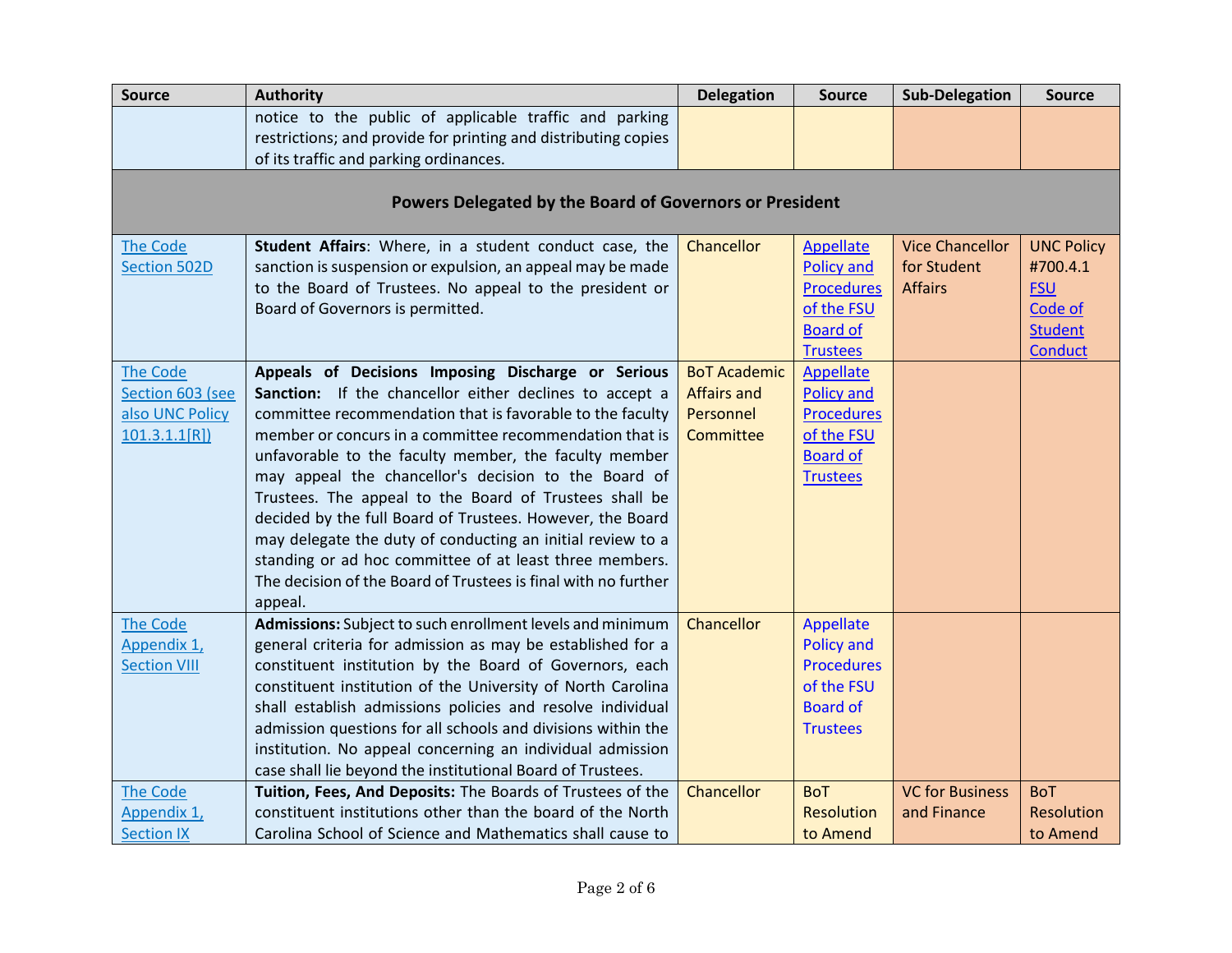| <b>Source</b>      | <b>Authority</b>                                                | <b>Delegation</b> | <b>Source</b> | <b>Sub-Delegation</b>  | <b>Source</b>     |
|--------------------|-----------------------------------------------------------------|-------------------|---------------|------------------------|-------------------|
|                    | be collected from each student, at the beginning of each        |                   | and           |                        | and               |
|                    | semester, quarter, or term, such tuition, fees, and other       |                   | Restate       |                        | Restate           |
|                    | amounts necessary to pay other expenses for the term, as        |                   | 10/29/21      |                        | 10/29/21          |
|                    | have been approved by the Board of Governors. [See G.S.         |                   |               |                        |                   |
|                    | 116-143]                                                        |                   |               |                        |                   |
| The Code           | Tuition, Fees, And Deposits: Each Board of Trustees shall       | Chancellor        | <b>BoT</b>    | <b>VC for Business</b> | <b>BoT</b>        |
| Appendix 1,        | require the payment of such advance deposits, at such times     |                   | Resolution    | and Finance            | Resolution        |
| <b>Section IX</b>  | and under such conditions as it determines are appropriate      |                   | to Amend      |                        | to Amend          |
|                    | or as may be required by state law or by the Board of           |                   | and           |                        | and               |
|                    | Governors. [See G.S. 116-143]                                   |                   | Restate,      |                        | Restate           |
|                    |                                                                 |                   | dated         |                        | 10/29/21          |
|                    |                                                                 |                   | 10/29/21      |                        |                   |
| <b>The Code</b>    | Tuition, Fees, And Deposits: Subject to policies prescribed     | Chancellor        | <b>BoT</b>    | <b>VC for Business</b> | <b>BoT</b>        |
| Appendix 1,        | by the Board of Governors, the Boards of Trustees shall         |                   | Resolution    | and Finance            | <b>Resolution</b> |
| <b>Section IX</b>  | establish regulations concerning the acceptance of              |                   | to Amend      |                        | to Amend          |
|                    | obligations of students, together with such collateral or       |                   | and           |                        | and               |
|                    | security as may be deemed necessary or proper, in lieu of       |                   | Restate       |                        | Restate           |
|                    | cash, in payment of tuition and fees. [See G.S. 116-143]        |                   | 10/29/21      |                        | 10/29/21          |
| The Code           | Auxiliary Enterprises, Utilities, And Miscellaneous Facilities: | Chancellor        | <b>BoT</b>    | <b>VC for Business</b> | <b>BoT</b>        |
| Appendix 1,        | Pursuant to applicable provisions of state law and policies of  |                   | Resolution    | and Finance            | Resolution        |
| <b>Section XVI</b> | the Board of Governors, the Boards of Trustees of affected      |                   | to Amend      |                        | to Amend          |
|                    | constituent institutions shall have authority and               |                   | and           | Dean, College          | and               |
|                    | responsibility for the adoption of policies applicable to and   |                   | Restate       | of Education           | Restate           |
|                    | the control and supervision of campus electric power plants     |                   | 10/29/21      | (Child                 | 10/29/21          |
|                    | and water and sewer systems, other utilities and facilities     |                   |               | Development            |                   |
|                    | [G.S. 116-35], and child development centers [G.S. 116-38].     |                   |               | Center)                |                   |
| <b>UNC Policy</b>  | Resolution to Delegate Expanded Authority to the                | Chancellor        | <b>BoT</b>    |                        |                   |
| 200.6              | Chancellor for Certain Salary Actions for Employees             |                   | Resolution    |                        |                   |
|                    | Exempt from the State Human Resources Act.  the                 |                   | 9/22/2016     |                        |                   |
|                    | president has determined that it is necessary and prudent       |                   |               |                        |                   |
|                    | to delegate to the boards of trustees of the constituent        |                   |               |                        |                   |
|                    | institutions the authority to approve individual EHRA           |                   |               |                        |                   |
|                    | employee salary adjustments within the following limits: a)     |                   |               |                        |                   |
|                    | A temporary salary stipend or supplement with a specified       |                   |               |                        |                   |
|                    | end date that does not exceed 25% and \$25,000 of               |                   |               |                        |                   |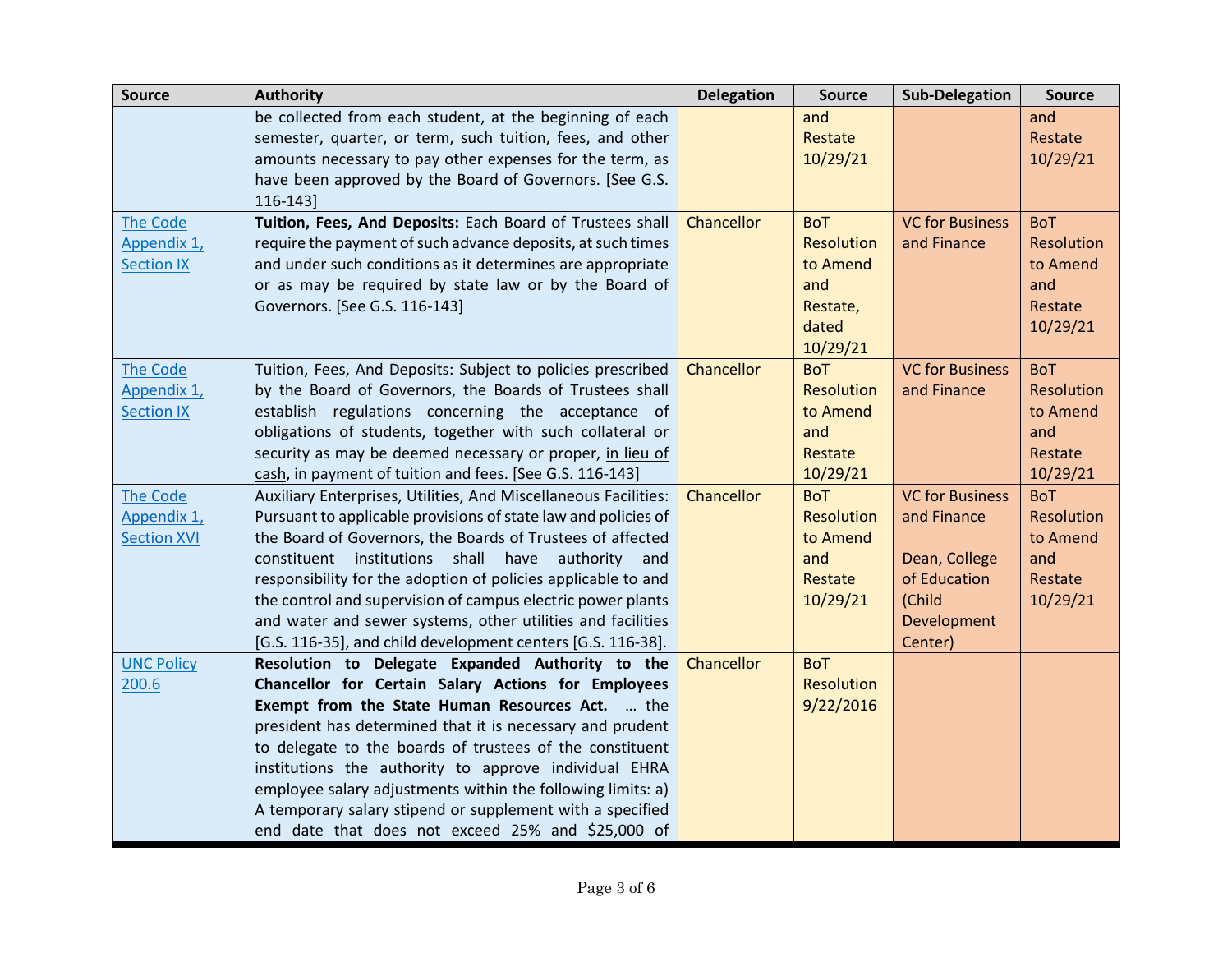| <b>Source</b>                     | <b>Authority</b>                                                                                                                                                                                                                                                                                                                                                                                                                                                                                                                                                                                                   | <b>Delegation</b> | <b>Source</b>                            | <b>Sub-Delegation</b>           | <b>Source</b>                                                                                               |
|-----------------------------------|--------------------------------------------------------------------------------------------------------------------------------------------------------------------------------------------------------------------------------------------------------------------------------------------------------------------------------------------------------------------------------------------------------------------------------------------------------------------------------------------------------------------------------------------------------------------------------------------------------------------|-------------------|------------------------------------------|---------------------------------|-------------------------------------------------------------------------------------------------------------|
|                                   | cumulative salary adjustments fiscal year to-date based on<br>the employee's June 30 salary, up to 12-months in duration;<br>and b) A temporary salary stipend or supplement without a<br>specified end date that does not exceed 20% and \$15,000 of<br>cumulative salary adjustments fiscal year to-date based on<br>the employee's June 30 salary; and c) A permanent base<br>salary adjustment that does not exceed 20% and \$15,000 of<br>cumulative salary adjustments fiscal year to-date based on<br>the employee's June 30 salary.                                                                        |                   |                                          |                                 |                                                                                                             |
| <b>UNC Policy</b><br>300.1.1(III) | Policy on Senior Academic and Administrative Officers:<br>Tier II SAAOs are employed in their administrative positions<br>pursuant to this policy. The authority to make appointments<br>and determine salaries for positions within Section I.B(1) is<br>exercised by the Board of Governors, on recommendation<br>of the president, or a Board of Trustees delegated such<br>authority by the Board of Governors; for positions within<br>Section I.B(2), such authority is delegated by the Board of<br>Governors to the chancellors and the respective Boards of<br>Trustees of the constituent institutions.  | Chancellor        | <b>BoT</b><br><b>Minutes</b><br>12/13/07 | Campus<br><b>Administrators</b> | <b>FSU Policy</b><br><b>Delegation</b><br>of<br><b>Authority</b><br>for EHRA<br>Personnel<br><b>Actions</b> |
| <b>UNC Policy</b><br>300.1.2      | <b>Evaluation of Positions for Designation as Senior Academic</b><br>and Administrative Officer: The Board of Governors shall<br>appoint and fix the compensation of all persons nominated<br>to fill the presidency, vice presidencies, presidential staff<br>positions, chancellorships, vice chancellorships, and<br>deanships. With respect to other positions designated by<br>the Board as senior academic and administrative officers,<br>the authority to make appointments and determine salaries<br>shall be delegated to the chancellors and the Boards of<br>Trustees of the constituent institutions. | Chancellor        | <b>BoT</b><br><b>Minutes</b><br>12/13/07 | Campus<br>Administrators        | <b>FSU Policy</b><br><b>Delegation</b><br>of<br><b>Authority</b><br>for EHRA<br>Personnel<br><b>Actions</b> |
| <b>UNC Policy</b><br>600.3.4      | Granting of Management Flexibility to Appoint and Fix<br>Compensation: The president delegates to the Board of<br>Trustees for each constituent institution the authority to<br>execute the following personnel actions for faculty and<br>EHRA non-faculty instructional, research, and public service<br>(IRPS) employees:                                                                                                                                                                                                                                                                                       | Chancellor        | <b>BoT</b><br><b>Minutes</b><br>12/13/07 | Campus<br>Administrators        | <b>FSU Policy</b><br><b>Delegation</b><br>of<br><b>Authority</b><br>for EHRA                                |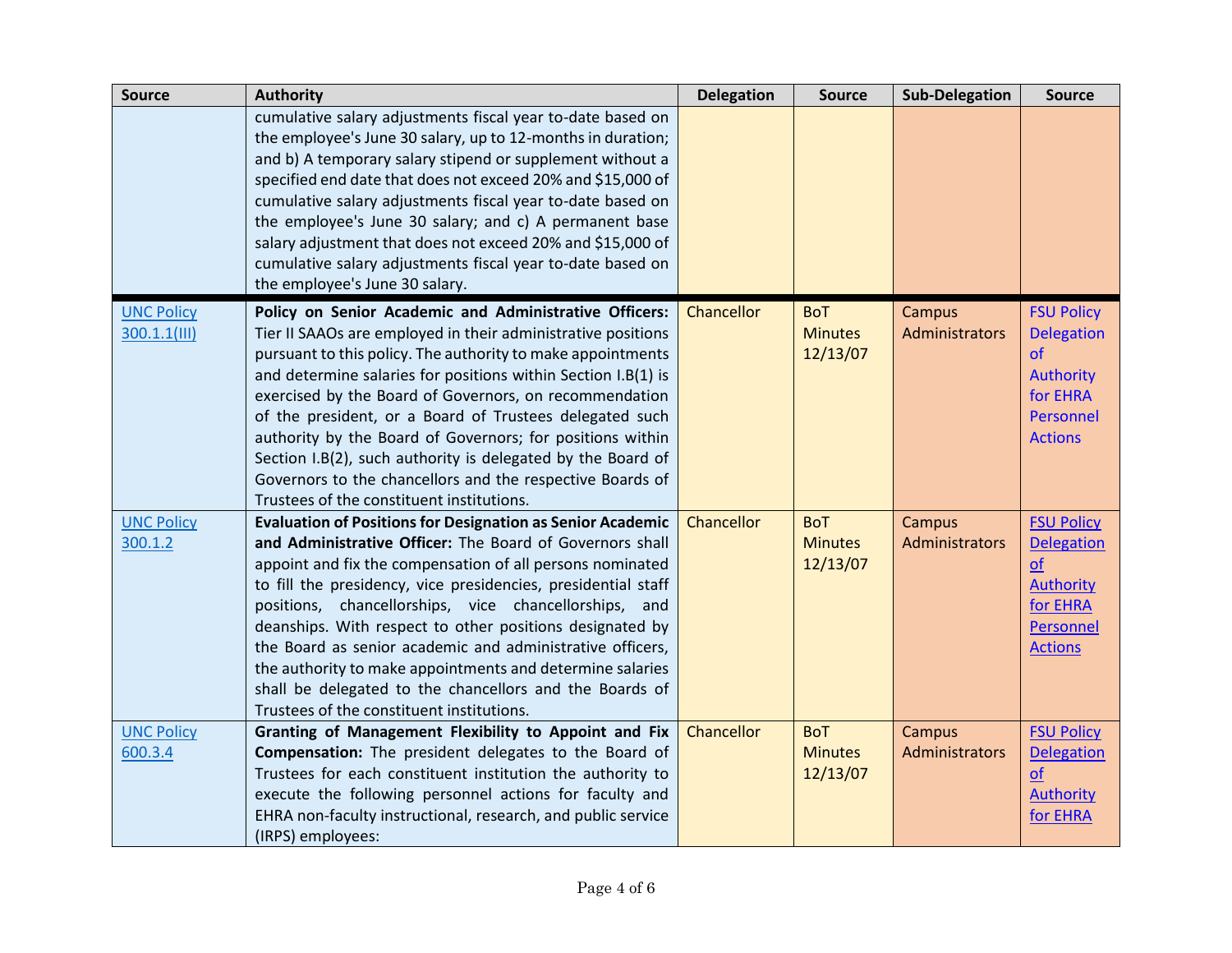| <b>Source</b>         | <b>Authority</b>                                                                                                     | <b>Delegation</b> | <b>Source</b>     | <b>Sub-Delegation</b> | <b>Source</b>  |
|-----------------------|----------------------------------------------------------------------------------------------------------------------|-------------------|-------------------|-----------------------|----------------|
|                       | 1. Permanent and temporary appointments and salaries.                                                                |                   |                   |                       | Personnel      |
|                       | 2. Promotion, including faculty rank changes but excluding                                                           |                   |                   |                       | <b>Actions</b> |
|                       | tenure.                                                                                                              |                   |                   |                       |                |
|                       | 3. Permanent and temporary salary increases or stipends.                                                             |                   |                   |                       |                |
| <b>UNC Policy</b>     | Policy on Authority for Real Property Transactions: The                                                              | Chancellor        | <b>BoT Action</b> |                       |                |
| 600.1.3(II)(B)        | Board of Governors delegates to the Boards of Trustees of                                                            |                   | on 9/23/21        |                       |                |
| and $(C)$             | the constituent institutions the power to authorize                                                                  |                   |                   |                       |                |
|                       | acquisition or disposition by the institutions of the following                                                      |                   |                   |                       |                |
|                       | interests in real property without obtaining approval of the<br><b>Board of Governors:</b>                           |                   |                   |                       |                |
|                       | Any interest in real property, other than a leasehold,                                                               |                   |                   |                       |                |
|                       | with a value less than \$500,000; and                                                                                |                   |                   |                       |                |
|                       | A leasehold interest in real property with annual                                                                    |                   |                   |                       |                |
|                       | value less than \$500,000 and a term of not more<br>than 10 years                                                    |                   |                   |                       |                |
|                       | The Boards of Trustees of the constituent institutions are                                                           |                   |                   |                       |                |
|                       | authorized to delegate to the chancellors of their respective                                                        |                   |                   |                       |                |
|                       | institutions the power to authorize for their institutions                                                           |                   |                   |                       |                |
|                       | acquisition or disposition of an interest in real property                                                           |                   |                   |                       |                |
|                       | valued at less than \$50,000                                                                                         |                   |                   |                       |                |
| <b>UNC Regulation</b> | Regulation on Planning, Establishing, and Reviewing                                                                  | Chancellor        | <b>BoT Action</b> |                       |                |
| 400.5[R]              | Centers and Institutes in the University of North Carolina:                                                          |                   | on 9/23/21        |                       |                |
|                       | The Board of Trustees of each administrative campus has                                                              |                   |                   |                       |                |
|                       | the authority to approve campus level policies on centers                                                            |                   |                   |                       |                |
|                       | and institutes and to authorize establishment and                                                                    |                   |                   |                       |                |
|                       | discontinuation of institutional centers and institutes                                                              |                   |                   |                       |                |
|                       | consistent with these regulations and the directions of the                                                          |                   |                   |                       |                |
|                       | president or the Board of Governors. The Board of Trustees                                                           |                   |                   |                       |                |
|                       | may delegate to the chancellor the authority to approve the                                                          |                   |                   |                       |                |
|                       | discontinuation of institutional centers and institutes.                                                             |                   |                   |                       |                |
|                       | Administrative campuses must have policies that address                                                              |                   |                   |                       |                |
|                       | the following aspects of the establishment of institutional<br>centers and institutes Clear process for granting and |                   |                   |                       |                |
|                       | notification of the establishment of a center or institute,                                                          |                   |                   |                       |                |
|                       | which includes approval by the chancellor and Board of                                                               |                   |                   |                       |                |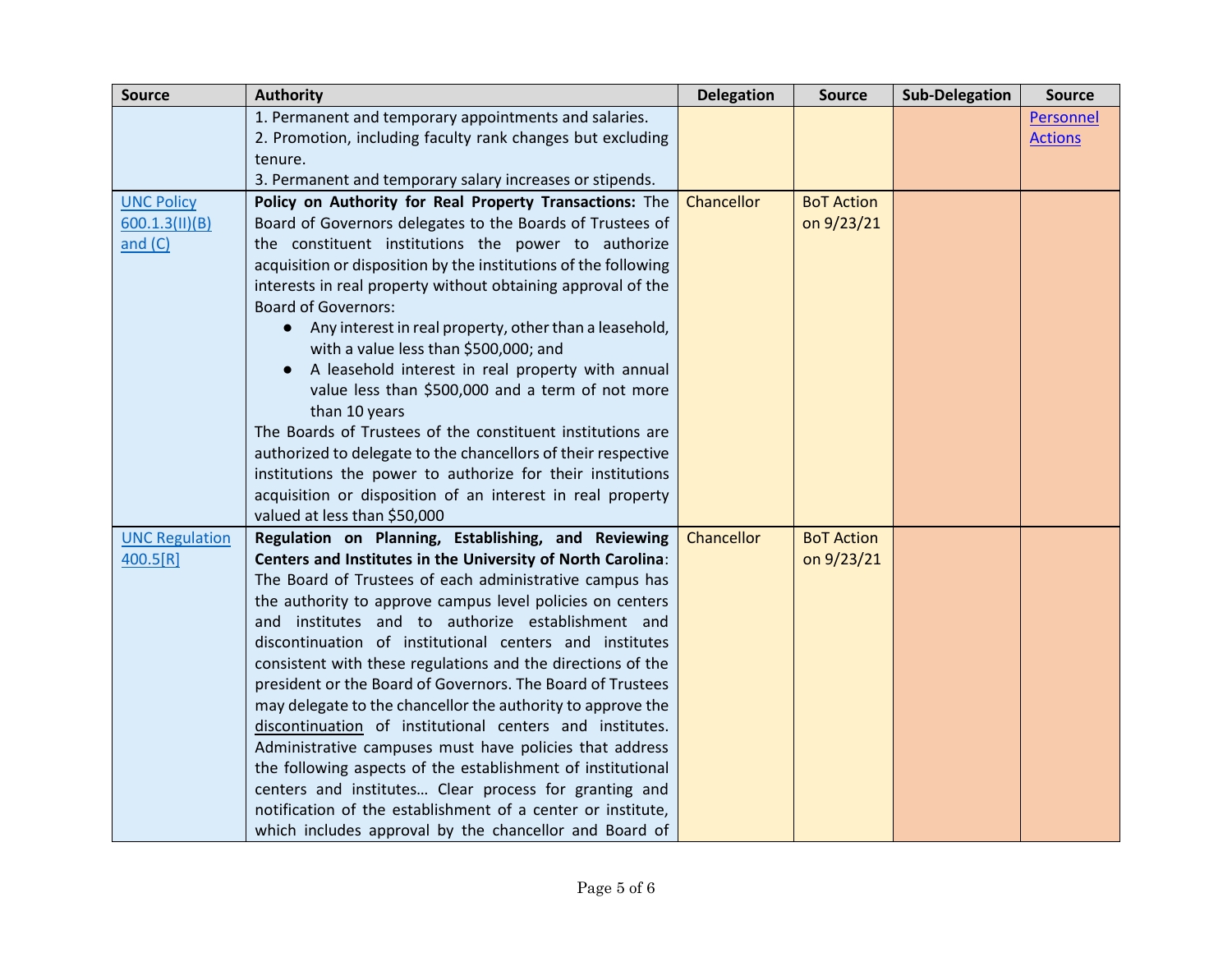|  | Trustees and notification to the Office of Research and<br>Graduate Education at UNC General Administration prior to<br>establishment. |  |  |
|--|----------------------------------------------------------------------------------------------------------------------------------------|--|--|
|  |                                                                                                                                        |  |  |